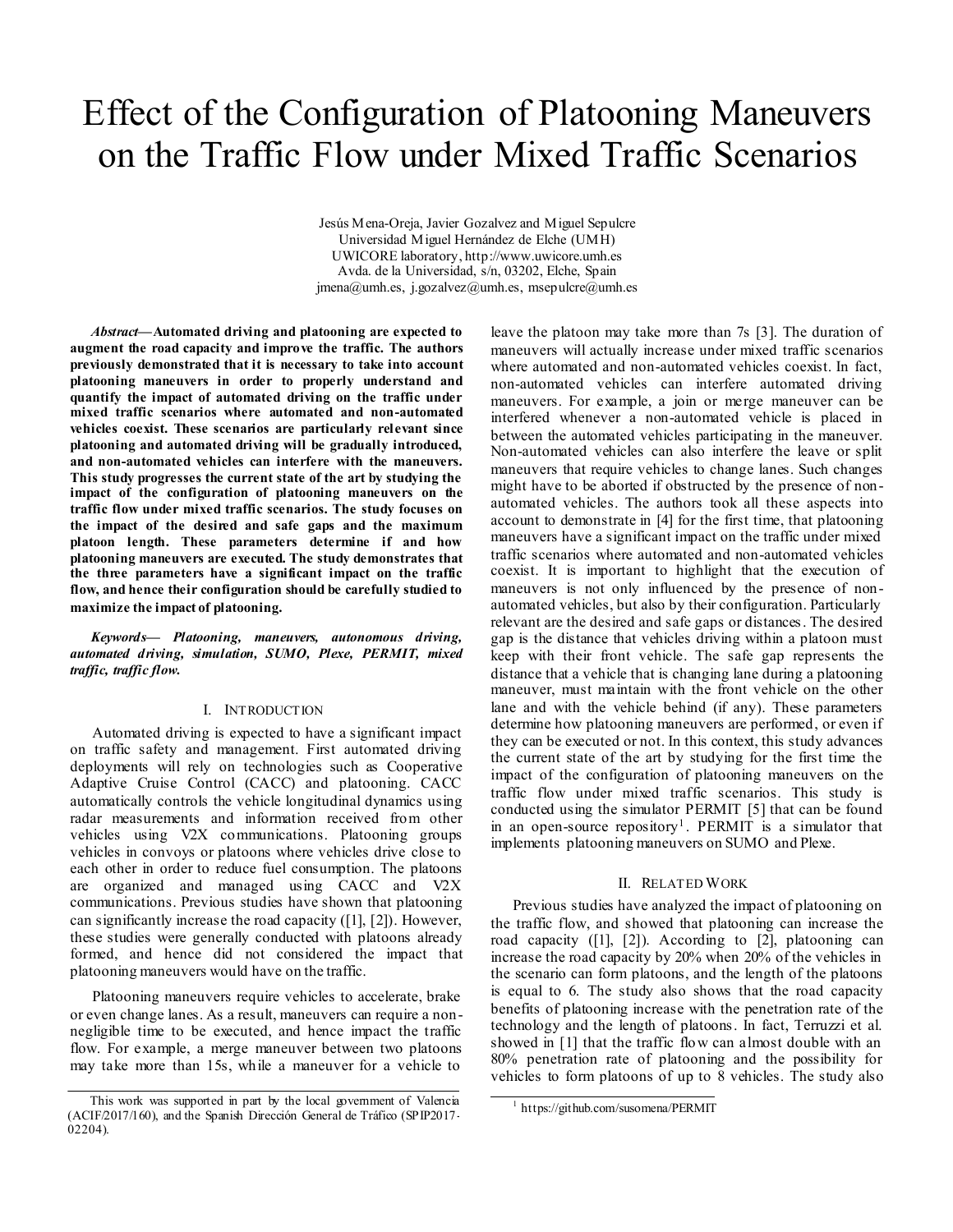shows that platooning can increase the road capacity even if the penetration rate of the technology is low and the length of platoons is small. The study argues that this is due to the lower time headways maintained by the vehicles driving inside a platoon compared to the time headways of ACC (Adaptive Cruise Control) or non-automated driving. These studies were conducted considering that platoons are already formed when introduced in the simulation. As a result, they did not consider the impact of platooning maneuvers on traffic. Such maneuvers can have a significant impact on the traffic as demonstrated by the authors in [\[4\].](#page-3-3) The authors showed that the benefits of platooning are overestimated if they are quantified without considering the impact of platooning maneuvers. In particular, the analysis reported in [\[4\]](#page-3-3) shows that platooning will not improve the traffic until a 20% penetration rate of the technology is reached under mixed traffic scenarios where automated and non-automated vehicles coexist.

The study in [\[4\]](#page-3-3) was conducted for a fixed configuration of platooning maneuvers, in particular for a fixed value of the desired and safe gaps as well as the maximum length of the platoons. As previously discussed, these parameters are important since they determine how platooning maneuvers are performed, or even if they can be executed or not. The study reported in [\[3\]](#page-3-2) analyzed the impact of the desired gap on the duration of platooning maneuvers. The study finds out that increasing the desired gap augmented the time needed for vehicles to complete platooning maneuvers. For example, doubling the desired gap almost doubled the time required to perform a merge or split maneuver. It is important noting that [\[3\]](#page-3-2) did not considered mixed traffic scenarios where automated and non-automated vehicles coexist. Non-automated vehicles can obstruct platooning maneuvers and increase their duration. In fact, the study in [\[6\]](#page-3-5) showed that non-automated vehicles can delay the formation of platoons by more than 50% under heavy traffic conditions. However, [\[6\]](#page-3-5) does not analyze the effect that the gaps maintained by automated vehicles may have on this delay. Larger gaps increase the duration of maneuvers. Longer maneuvers are more exposed to possible interference from non-automated vehicles. In this context, this paper advances the current state of the art by studying for the first time the impact of the configuration of platooning maneuvers on the traffic flow under mixed traffic scenarios. In particular, the study focuses on the impact of the desired and safe gaps as well as the maximum platoon length.

## III. DISCUSSION ON THE IMPACT OF THE CONFIGURATION OF PLATOONING MANEUVERSON TRAFFIC

The desired and safe gaps determine how "aggressively or conservatively" automated vehicles execute platooning maneuvers. Larger gaps require more space to execute a maneuver, and hence increase the probability that a nonautomated vehicle obstructs the maneuver. Large gaps also increase the duration of the maneuvers, and hence the impact on the traffic as previously discussed. Shorter gaps reduce the probability that non-automated vehicles obstruct automated driving maneuvers, but shorter gaps must be carefully selected so that they do not affect safety[. Fig. 1](#page-1-0) illustrates an example of how the configuration of the safe and desired gaps can impact platooning maneuvers under mixed traffic scenarios. [Fig. 1](#page-1-0)



<span id="page-1-0"></span>Fig. 1. Impact of the configuration of platooning maneuvers under mixed traffic scenarios. The figure represents a join maneuver. Non-automated vehicles are represented in red. *s* is the safe gap. (a) No vehicle obstructs the maneuver since *s* is guaranteed. (b) The maneuver is obstructed since two vehicles are at a distance shorter than *s*to the vehicle that must change lane.

shows that when the gaps are short (Fig.1.a), the probability that a non-automated vehicle obstructs a maneuver decreases compared to when the gaps are larger (Fig.1.a). A maneuver is obstructed if a non-automated vehicle does not respect the safe gaps i[n Fig. 1.](#page-1-0)

Another parameter that also affects platooning maneuvers and their impact on traffic is the maximum platoon length. This length represents the maximum number of vehicles that can drive inside a platoon. This parameter affects maneuvers, for example, when an automated vehicle wants to join an existing platoon or two platoons want to merge. In the first case, a vehicle will not be allowed to join a platoon if the platoon has already reached its maximum length. Two platoons are also not allowed to merge (even if none of them have reached their maximum length) if the sum of their lengths exceeds the maximum platoon length. This can limit the benefit of platooning since its impact on the road capacity depends on the length of the platoons [\[2\].](#page-3-1) On the other hand, it is also important to take into account that maneuvers involving large platoons require more time to be executed and also more space. As previously discussed, this increases the probability that nonautomated vehicles obstruct the maneuvers.

#### IV. SIMULATION SETUP

This study has been conducted using the platooning simulator PERMIT [\[5\].](#page-3-4) PERMIT is based on the microscopic traffic simulator SUMO [\[7\]](#page-3-6) and its platooning extension Plexe [\[8\].](#page-3-7) PERMIT extends Plexe by introducing the capability to simulate the join, merge, leave and split automated driving maneuvers in mixed traffic scenarios. More details on PERMIT and the implementation of these maneuvers can be found in [\[5\].](#page-3-4)

Following [\[1\],](#page-3-0) this study simulates a 10km ring road scenario with a traffic density of 36veh/km. The road has two lanes, and ten road edges. Vehicles can choose any edge as source or destination of their route. The routes of all vehicles are randomized. The percentage of automated vehicles in the scenario varies from 0% to 100%. The mobility of conventional or non-automated vehicles is modeled using the Krauss [\[9\]](#page-3-8) car-following and LC2013 [\[10\]](#page-3-9) lane-changing models. These models control the vehicles' longitudinal and lateral dynamics respectively. The Krauss model has been set up with a time headway of 1s. The LC2013 lane-changing model is also used to control the lateral dynamics of automated vehicles. Depending on the role and context of automated vehicles, different models are used to model their longitudinal dynamics. Platoon leaders and automated vehicles driving outside a platoon use the ACC model implemented in Plexe. This ACC model is described in [\[11\],](#page-3-10) and has been here configured with a time headway of 1.4s following [\[1\].](#page-3-0)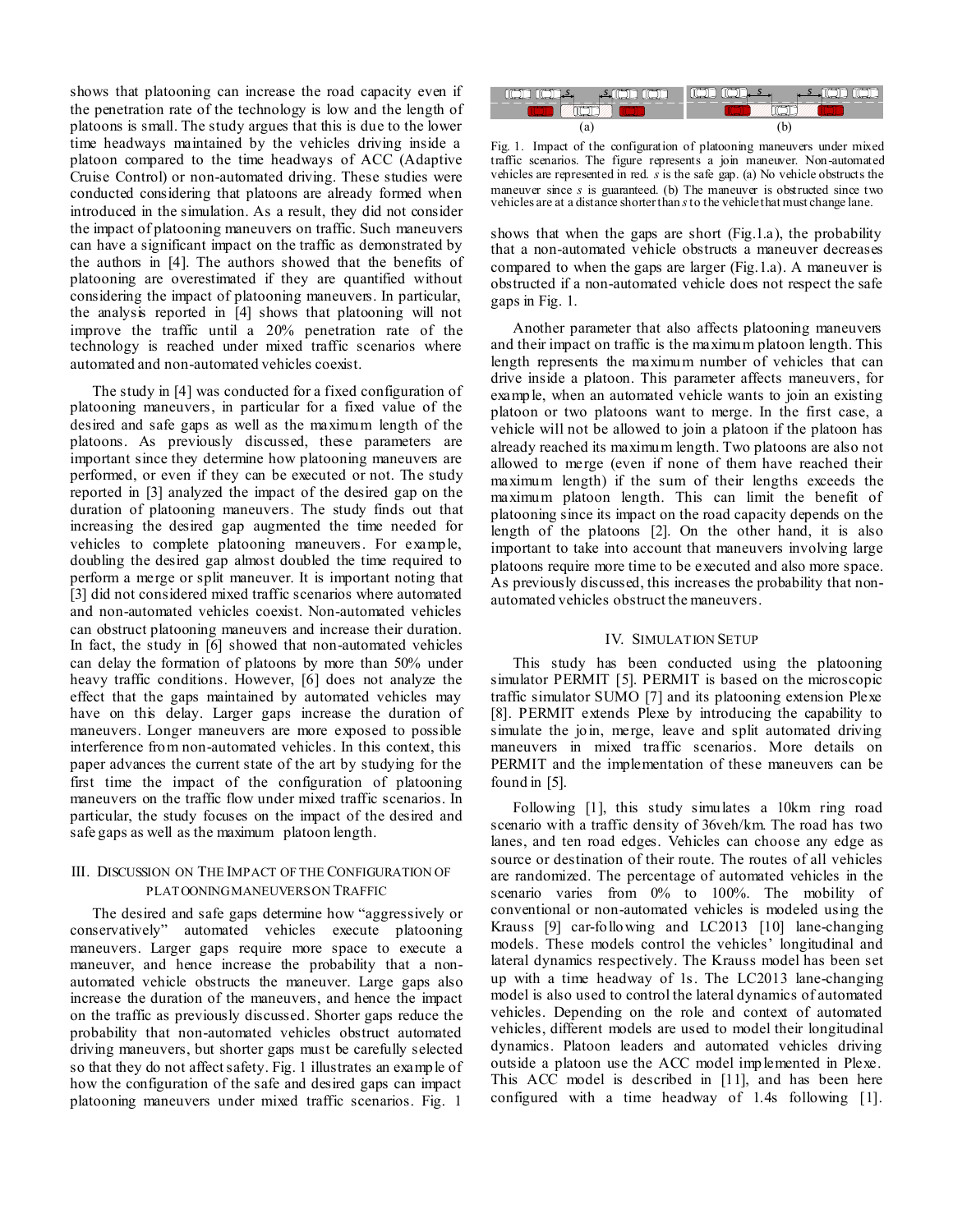

<span id="page-2-0"></span>Fig. 2. Percentage of aborted platooning maneuvers as a function of the percentage of automated vehicles in the scenario for a maximum platoon length of (a) 2 vehicles, (b) 4 vehicles, and (c) 8 vehicles.

Automated vehicles driving inside a platoon, and following the platoon leader, use the California PATH CACC model implemented in Plexe. This model is described in [\[11\].](#page-3-10) We have configured the CACC model to maintain three different desired gaps with the front vehicle: 1m, 5m and 10m. We refer to these three configurations as aggressive, neutral and conservative, and their values have been chosen following [\[12\],](#page-3-11) [\[1\]](#page-3-0) and [\[13\],](#page-3-12) respectively. The three configurations have been proven to be string stable, and no collisions occur when the platoon leader makes an emergency braking of  $5m/s^2$ . It is then important to emphasize that the three configurations considered allow a safe driving, even the "aggressive" one. The safe gap used during the platooning maneuvers has been set equal to 1.25 times the desired gap. The aggressive, neutral and conservative configurations therefore utilize safe gaps equal to 1.25m, 6.25m and 12.5m, respectively. Simulations have been conducted for maximum platoon lengths equal to 2, 4, 6 and 8 vehicles. Larger values have not been considered since [\[1\]](#page-3-0) showed that they do not significantly benefit the road capacity.

## V. RESULTS

[Fig. 2](#page-2-0) represents the percentage of aborted maneuvers as a function of the percentage of automated vehicles in the scenario. The results are represented for the three configurations of the desired and safe gaps, and maximum platoon lengths of 2, 4 and 8 vehicles<sup>2</sup>. [Fig. 2](#page-2-0) shows that the percentage of aborted maneuvers initially increases with the percentage of automated vehicles and then decreases. When the percentage of automated vehicles in the scenario is low, automated vehicles find many obstacles (i.e. non-automated vehicles) during their maneuvers and have to abort them. As the percentage of automated vehicles increases, the total number of maneuvers also increases, and so does the abortion rate. This trend is maintained until the percentage of automated vehicles in the scenario exceeds 20%. From this point onwards, platooning maneuvers are eased by the larger presence of automated vehicles, and hence the lower probability of finding an obstacle during maneuvers. [Fig. 2](#page-2-0) also shows that the percentage of aborted maneuvers increases with the maximum platoon length. The total number of platooning maneuvers in the scenario increases with larger values of the possible maximum length of platoons. This is the case because automated vehicles seek to join or merge platoons so that their

l

length increases. However, larger lengths also augment the duration of the maneuvers. This increases the probability of finding an obstacle during the maneuvers and the rate of aborted maneuvers (especially for low percentages of automated vehicles in the scenario).

[Fig. 2](#page-2-0) also shows that the configuration of the desired and safe gaps has a relevant impact on the success (or not) of platooning maneuvers. In particular, the figure shows that shorter gaps reduce the percentage of aborted maneuvers. Shorter gaps require less time and space for maneuvering. It is hence less probable to find obstacles (non-automated vehicles) during the maneuvers that would require aborting them. The difference between the different configurations of the desired and safe gaps is larger when the probability of finding obstacles during the maneuvers is more significant. This explains why the differences reduce in [Fig. 2](#page-2-0) as the percentage of automated vehicles in the scenario increases.

The trends observed in [Fig. 2](#page-2-0) have a direct impact on the traffic flow as shown i[n Fig. 3.](#page-3-13) This figure represents the traffic flow in the scenario as a function of the percentage of automated vehicles. The results are again represented for the three configurations of the desired and safe gaps, and maximum platoon lengths of 2, 4 and 8 vehicles[. Fig. 2](#page-2-0) showed that shorter desired and safe gaps reduce the percentage of aborted maneuvers. Reducing the percentage of aborted maneuvers increases the length of platoons, which has a positive impact on the traffic flow as shown in [Fig. 3.](#page-3-13) This is due to the fact that automated vehicles driving inside a platoon maintain a shorter distance with their front vehicles than nonautomated vehicles. This allows other vehicles to drive faster, and augments the traffic flow and the road capacity. The positive impact of shorter gaps in the traffic flow is maintained as the percentage of automated vehicles in the scenario and the maximum platoon length augment [\(Fig. 3\)](#page-3-13). It is interesting to note that large desired and safe gaps significantly reduce the positive impact of platooning on the traffic flow. In fact, [Fig.](#page-3-13)  [3a](#page-3-13) (maximum platoon length of 2 vehicles) shows that the conservative configuration of gaps results in that the traffic flow only increases by 9.39% when 100% of the vehicles in the scenario are automated compared to the case in which there are no automated vehicles. The increase observed with the neutral and aggressive configurations is equal to 26.09% and 39.21%, respectively. [Fig. 2](#page-2-0) showed that augmenting the maximum platoon length increases the percentage of aborted maneuvers.

 $2^2$  The same trends have been observed for a maximum length of 6 vehicles.